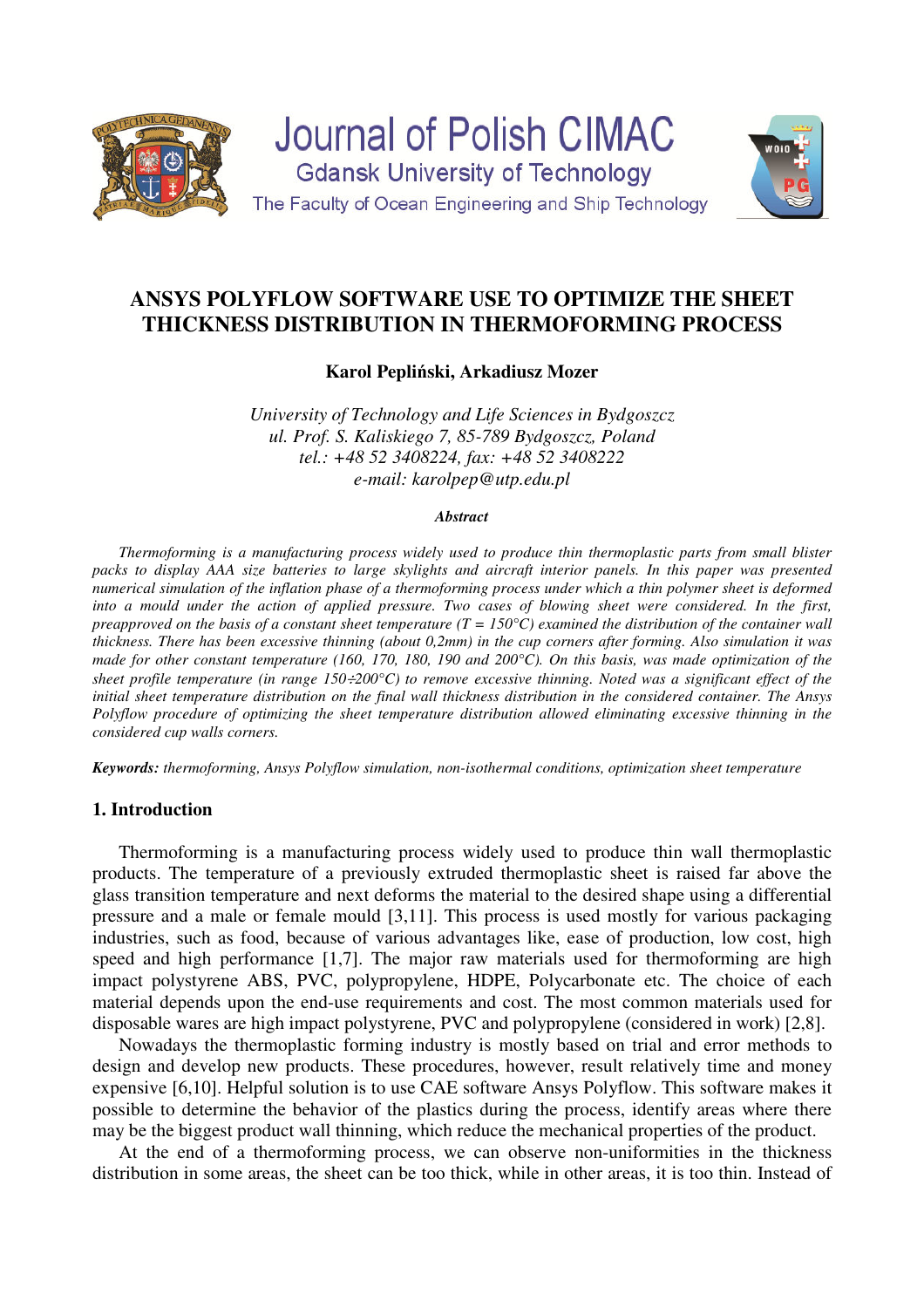increasing the initial thickness of the sheet in order to obtain a minimum thickness everywhere, it is possible to play with initial temperature distribution. Sheet temperature is one of the most critical elements of the thermoforming process. It is sheet temperature that dictates the process, the end result being not just a better product, but also decreased cycle time, less scrap and reduced energy and labor costs. We can increase the heat on a part of the initial sheet that eventually leads to an area with an excess of matter. This makes it possible to improve the thickness distribution in the final sheet product without increasing the mass of the sheet. Software Ansys Polyflow own ability to optimization initial temperature of the sheet.

The purpose of this paper is determined the impact temperature distribution along the sheet on the final cup thickness is taken into account. Simulations are carried out using Ansys-Polyflow 12.1 software [13].

In an earlier some author study [9] considered only a one constant temperature distribution sheet, and then optimized structure of sheet temperature distribution. Whereas, not studied the influence of different range of constant initial sheet temperatures on the final product thickness distribution of what this has been presented below.

#### **2. Modeling and numerical algorithm**

From a geometrical point of view, the thermoforming process involves a fluid region – the sheet, the thickness of which is two to three orders of magnitude lower than the other dimensions [13]. This specific geometric aspect ratio enables the use a membrane approach. This issue allows the study of complex situations at a moderate computational cost. The fluid sheet will be geometrically described by means of a membrane representing its mid-surface. Let h and v denote the sheet thickness and the mean velocity vector in the mid-surface of the membrane respectively. During sheet inflation, the sheet motion will be governed by the equations of mass and moinentum conservation combined to a constitutive relationship. In the membrane approach, the thickness h is considered as an unknown and obeys the following continuity equation [5,13]:

$$
\frac{Dh}{Dt} + h\nabla \cdot \mathbf{v} + 0. \tag{1}
$$

In equation (1) expression D/Dt mean denotes the material derivative with respect to time t.

The momentum equation is a balance of several forces: contact forces at the mold surface, inflation pressure, fluid stresses, inertia. By simultaneously considering the moderate dimensions of the part presently investigated and the short time scales involved, gravity effects are negligible. The momentum equation is weighted by the thickness h and is given by [5,13]:

$$
\nabla \cdot N + f = \rho h \frac{Dh}{Dt}.
$$
 (2)

In equation (2),  $\rho$  is the fluid density,  $f_p$  is a surface force which stands for the inflation pressure, while N is the tensor of contact forces per unit length. N is obtained by weighting in h the extra-stress tensor T built by using the assumption of stress free inner and outer surfaces of the membrane. For a Newtonian fluid, the extra-stress tensor T is given by [4,5]:

$$
T = 2\eta D \tag{3}
$$

In equation (3)  $\eta$  is the fluid viscosity and D is the rate of deformation tensor.

The treatment of the sheet – cavity contact is an important ingredient in the simulation. In absence of contact, the location x of a fluid particle is controlled by kinematic equation [4]: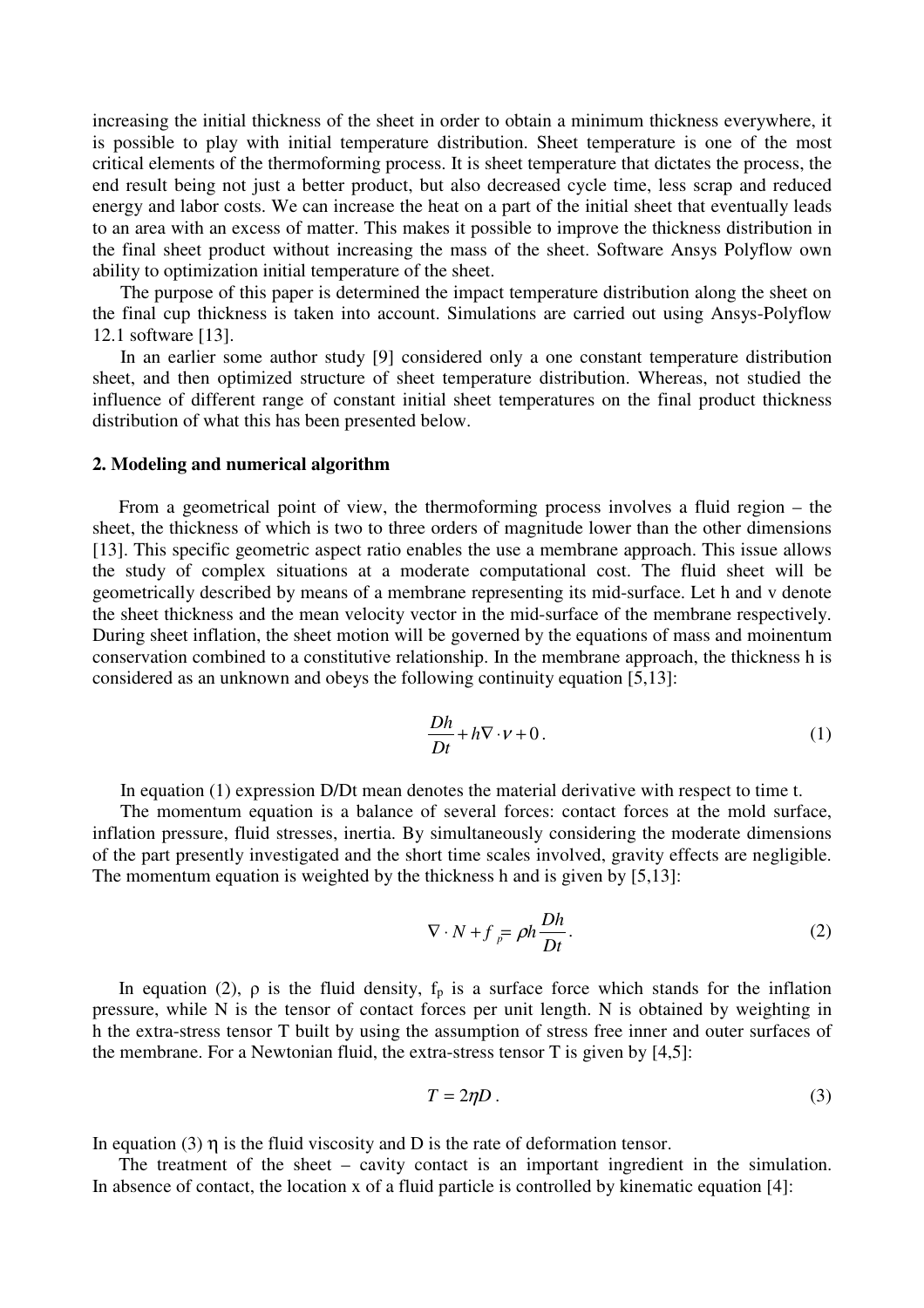$$
\frac{\partial x}{\partial t} = V \tag{4}
$$

When a fluid particle enters into contact with the mould, its relative motion with respect to the mould wall vanishes, and equation (4) is replaced by a velocity condition. This new condition is introduced by means of a penalty formulation [4,13]:

$$
f = k(\nu - w) \tag{5}
$$

In equation  $(1)$  k is the penalty coefficient and w is the mould velocity.

During sheet inflation, w vanishes. Wall slipping at contact may also be taken into account [4,5].

 The finite element method is used for solving the flow governing equations (1) and (2) with the kinematic equation (4). In the case displayed in Fig. 2, the mesh covering the sheet domain contains 40856 triangular surface elements. The time integration of equations (1), (2) and (4) is performed by means of a time-marching scheme.

#### **3. Process description**

The object considered in the Polyflow simulation is axially symmetric cub, whose shape and dimensions are illustrated below. Fig.2 illustrated the initial configuration of sheet and mold cavity



*Fig. 1. Considered model [9]* 



*Fig. 2. Initial configuration of polymer sheet and mold cavity with sheet MES grid configuration* 

position adopted for the simulation run. Sheet and mold are located  $s = 10$  mm to each other. Sheet dimensions are 120 x 120 mm and initial thickness is  $g = 1$  mm. The material for the sheet is the PP, which have a temperature of T = 150 °C, viscosity  $\mu = 8630$  Pa•s and density  $\rho = 0.9$  g/cm<sup>3</sup> and was used in thermoforming process in rang of temperature  $(150\div 200)$ °C [12]. The run of the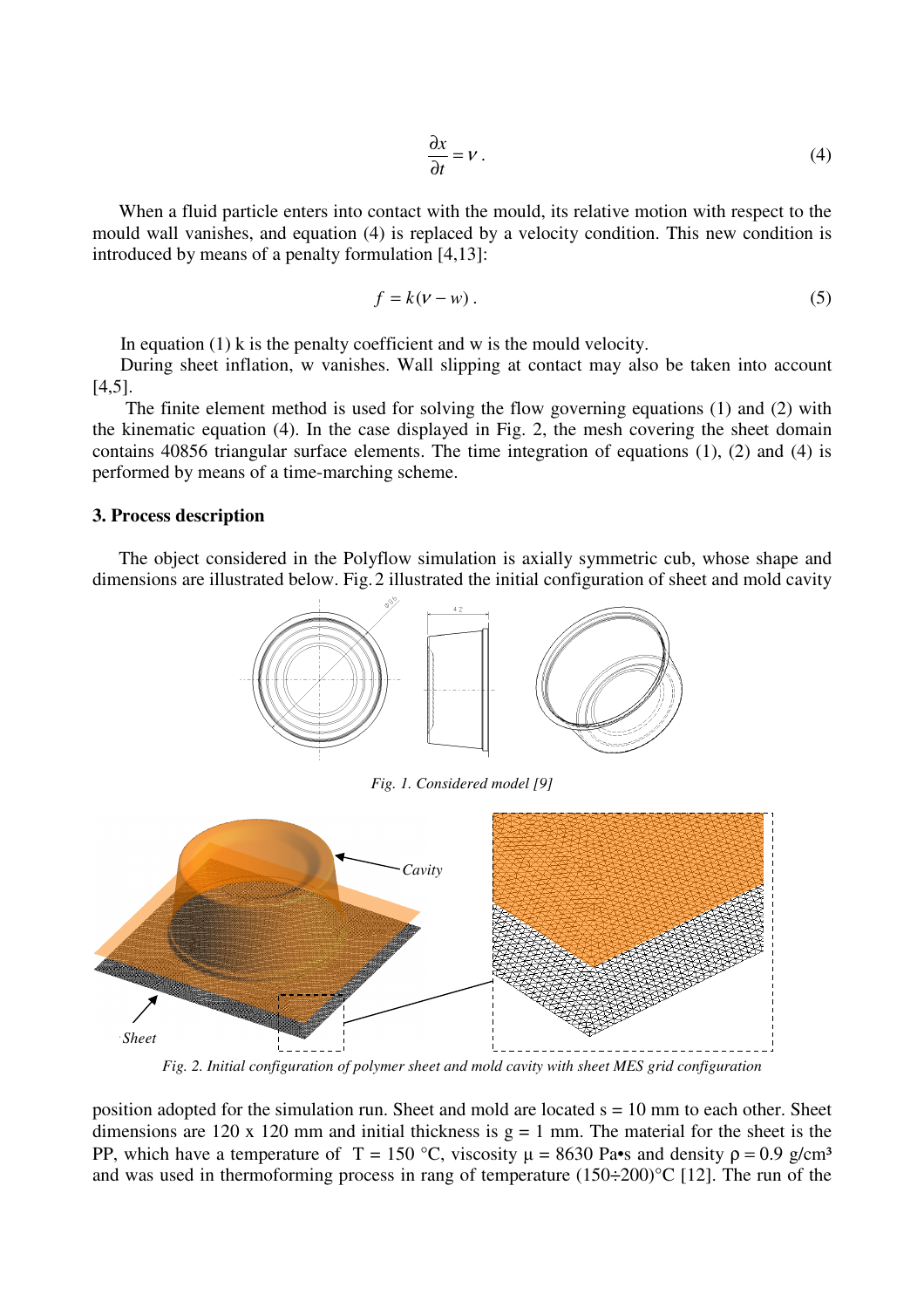whole process starts with the closure of the mold. The mold is moving with a velocity  $v = 50$  mm/s. Then blowing pressure is accompanied with a value of  $p = 0.5$  MPa and running until the cup is blown. Total time blowing process simulation is 1 second. Seventh cases of blowing sheet were considered, six with uniform temperature across the sheet (150, 160, 170, 180, 190 and 200°C) and one with optimized temperature profile in range (150÷200)°C. An established criterion for a minimum wall thickness in the final product was 0,3 mm.

### **4. Simulation results and their analyses**

Realized simulations generated series of results, which the selected part is presented below. Fig. 3 shows a comparison the distribution of thickness cup obtained from the sheet with constant and varied temperature distribution, along a given line of measurement. An established optimized criterion for a minimum wall thickness (0,3 mm) in the final product was achieved only for case 7, in which the temperature of sheet was optimized. Presented 1-6 simulations showed significant differences in the value of the cup wall thickness distribution compared to the case 7. Visible improvements of the wall and corner thickness distribution were observed in case 7. Graphical



*Fig. 3. Comparison part thickness distribution along the measurement line: 1 – sheet with temperature T= 150*°*C,* 2 – sheet with temperature  $T=160\text{ °C}$ , 3 – sheet with temperature  $T=170\text{ °C}$ , 4 – sheet with temperature  $T=180\text{ °C}$ , *5 – sheet with temperature T= 190*°*C, 6 – sheet with temperature T= 200*°*C, 7 – sheet with optimized temperature*   $T = (150 \div 200)$ <sup>°</sup>C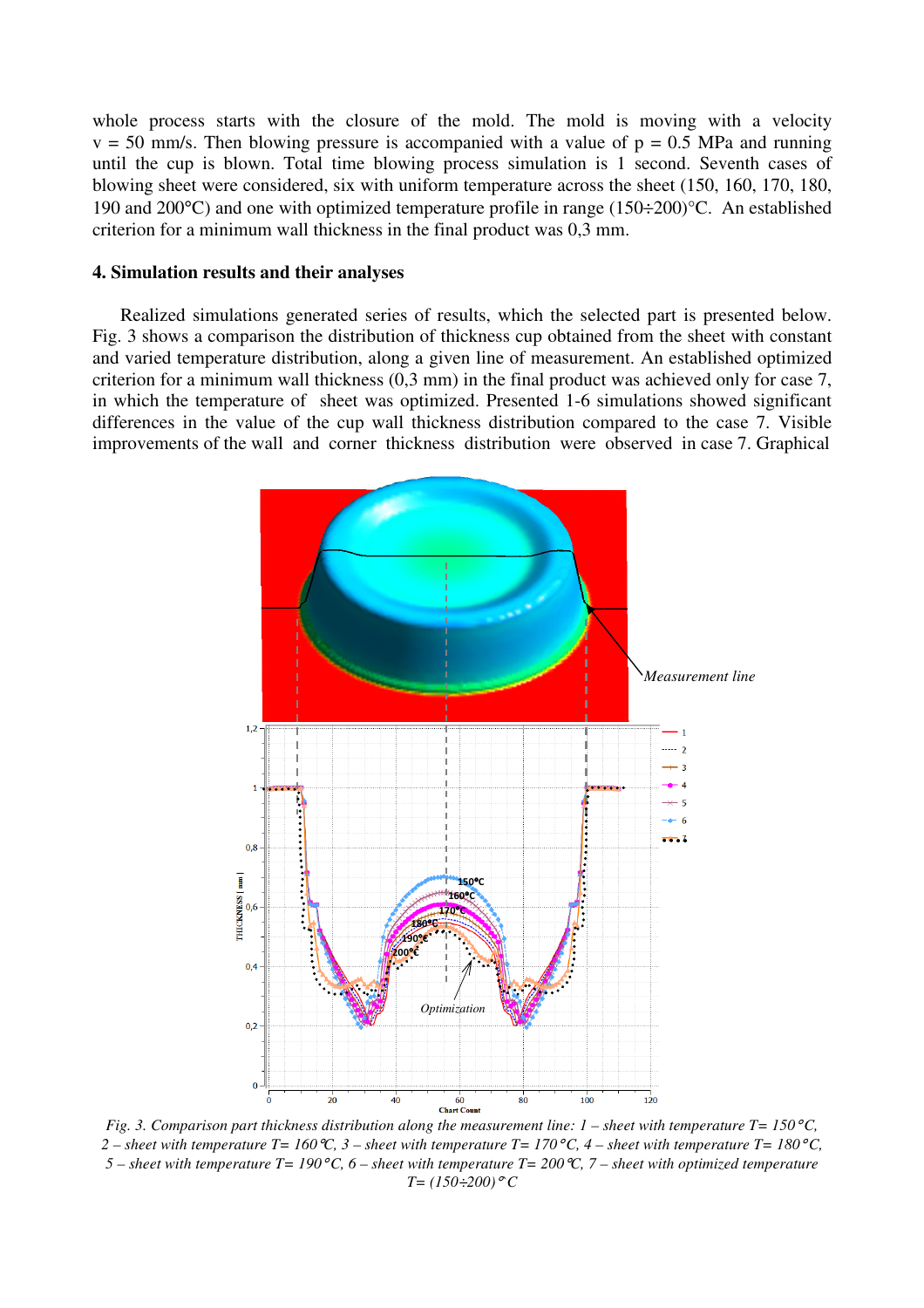

display before and after blowing container for two cases is shown in Fig. 4 and Fig. 5.

*Fig.4. Schedule sheet temperature: a) constant*  $T = 150^{\circ}$ *C, b) optimized temperature profile*  $T = (150 \div 200)^{\circ}$ *C* 



*Fig.5. Final part thickness distribution for: a) constant temperature T= 150*°*C, b) optimized temperature profile* 

# **5. Final consideration and summary**

Assumption of equal heated sheet, caused the largest thinning container, and the most exposed to loss of continuity of the material were the corner of the packing (Fig. 4a, 5a). Completed subsequent simulations for different ranges of constant temperatures indicate a gradual bottom packaging thinning with increasing initial temperature of the sheet.

However a significant influence of the sheet temperature on the corner thickness isn't noticed. However, next three carried out optimized simulations with modified and diversified field temperatures while heating the sheet, considerably reduce differences in wall thickness distribution.

They achieved good results for the variant described on fig. 4b, 5b, for which achieved better wall thickness distribution with smaller thickness differences. The best results were achieved in corners where the value of the thickness is averaging 0.35 mm (and was below 0.2 mm). On the circumference of the package was improved wall thickness distribution in average range 0.4÷0.6 mm (was 0.25÷0.5mm). It provides the greater structural stiffness for the package while using.

Software Ansys Polyflow, enables to carry numerical experiment in the range of phenomena modeling during the thermoforming process. By steering specific sections of the immersion heaters it is possible to get the more profitable wall thickness distribution of formed elements. Especially in the case of complex geometry we have new opportunities of applying the technology